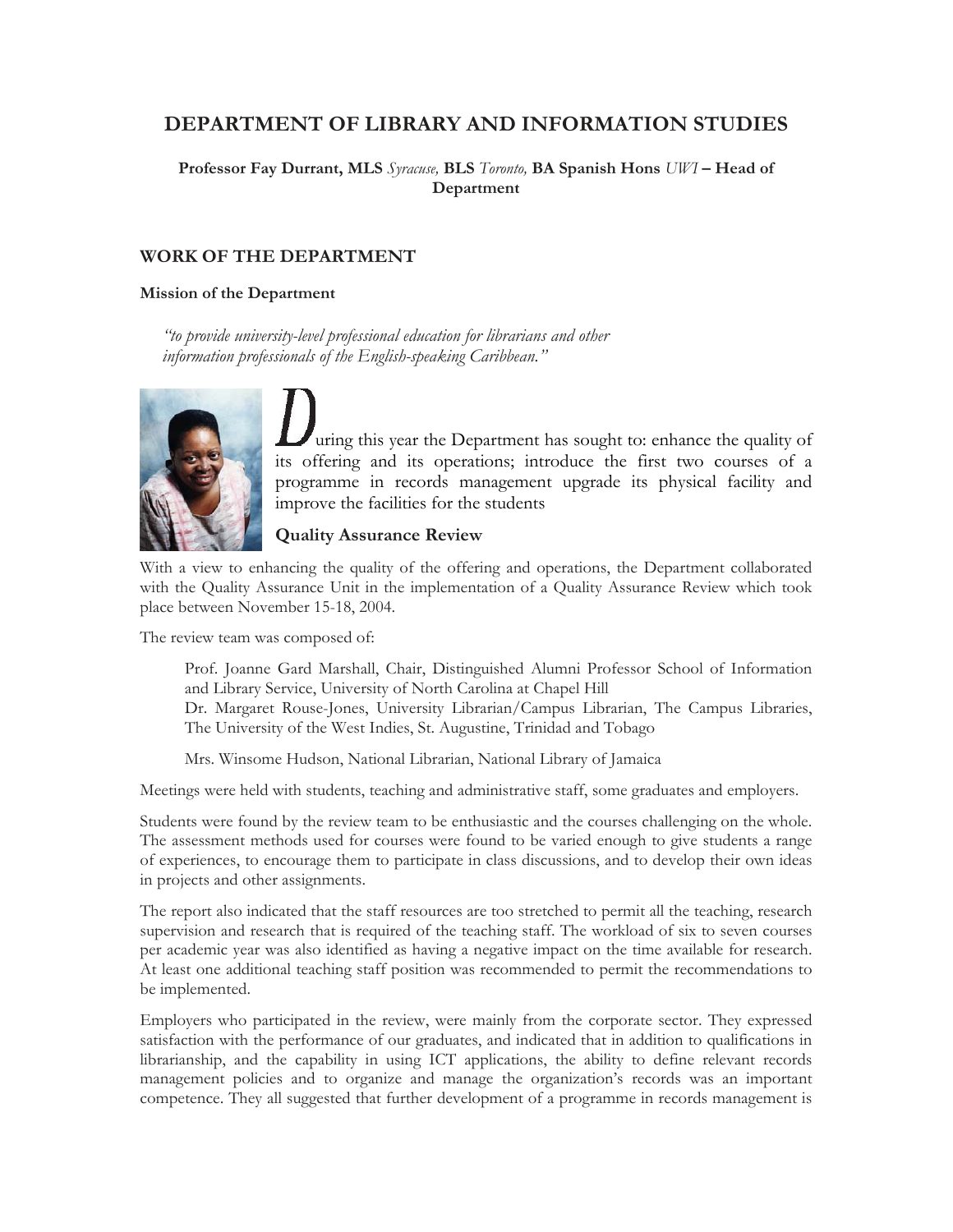necessary.

### **Major Recommendations of the Quality Assurance Review Team:**

The Review Team recommended inter alia:

Combining of the MALIS and the MLIS into a single MLIS programme with additional prerequisites for undergraduate courses as appropriate for individual students.

Increasing the proportion of students from the other Caribbean countries Improving the degree completion or throughput rates particularly at the Masters level.

Developing a PhD programme in selected areas of relevance

Developing a strategic plan for the Department

Identifying and implementing pre-requisites in terms of computer literacy so that the course teaching on ICTs can be dedicated to more advanced library computer applications.

### **Curriculum Review**

The Department undertook its annual curriculum review in June and staff proposed adjustments to courses as a result of their experience in teaching, advances in the discipline, and recommendations of the Quality Assurance Review.

Teaching staff benefited from two sessions organized by the Instructional Development Unit (IDU). In the first Dr. Beryl Allen, Head of the IDU provided guidance in incorporating active learning techniques into the teaching process. In another session Miss Meta Bogle, consultant to the IDU, provided guidance on developing learning objectives. The learning objectives have been incorporated into the revised course outlines.

Teaching and administrative staff participated in training in the use of the Virtual Learning Environment (ourvle) as the basis for preparing and mounting online courses.

## **Main Targets 2005/2006 and onwards**

The following directions result from the recommendations of the Review Team, and other areas identified by the Department from the UWI report on strategic transformation.

## **Regional Advisory Committee 2005**

The Department supports the recommendation on strategic repositioning for an advisory committee. Given the regional nature of the mandate the committee will include representatives from each country in the English-speaking Caribbean. Electronic communication will be used to facilitate ongoing discussion.

### **Programme in Records Management 2006**

The continued development of this programme will seek support from the UWI and from CIDA for further development of the course components into a programme, and for the expansion of the offering outside of Jamaica.

## **PhD programme 2006**

The establishment of a PhD programme is important for the development of the research capacity of the staff and students of the department. The Department will therefore begin the process of establishing a PhD programme during the new academic year. The Department will also seek assistance from other universities for the development of the research component of a research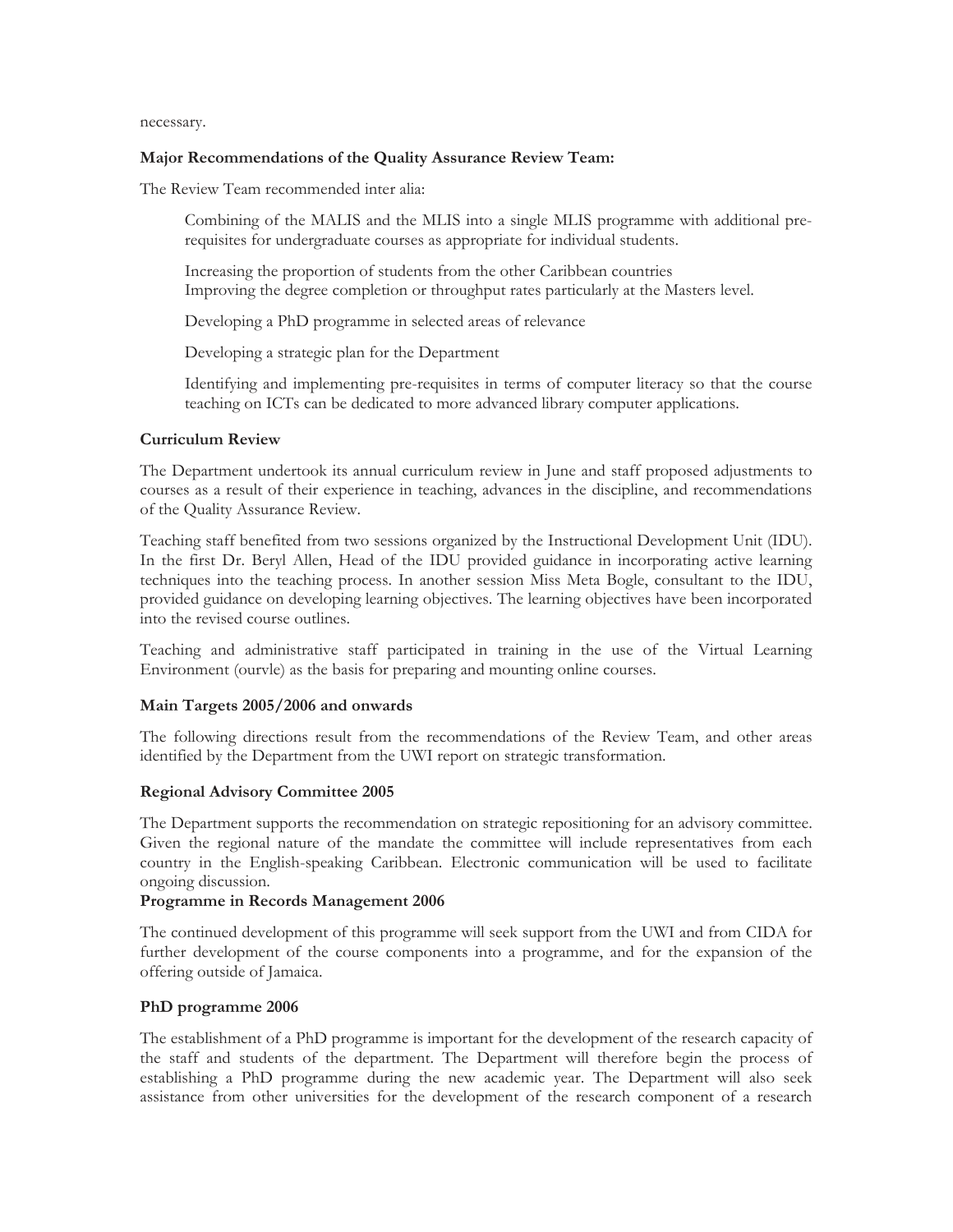paper.

### **Formalizing Field 2005**

Fieldwork is an important component of the programmes of the Department. Students work for three months in a library to fulfill the departmental requirement. The Department has recognized the value of including the Fieldwork programme as a credit component of the course. This will be included in the review of courses which has begun and will continue during the academic year 2005/2006.

## **Developing an Information Literacy Project 2006**

The Department proposes to develop a project for promoting and teaching information literacy. This would include the development of a package which can be tested initially by students in the DLIS and subsequently throughout the university.

### **Physical Facility Re-design of the Library and Information Resource Centre 2005**

The architect's design for improving the facility has been commissioned and completed. The planned modifications are to be undertaken during the academic year. This is being done with a view to demonstrating best practices in library layout and service to the students and staff. **Overall Teaching Achievement** 

|           | Mean Semester 1 | <b>Mean Semester 2</b> |
|-----------|-----------------|------------------------|
| Lecturers |                 |                        |
| Courses   |                 |                        |

Number of academic staff members: 1 Professor, 2 Senior Lecturers, 2 Lecturers, 1 Research Fellow, 1 Librarian, 12 Part-time lecturers.

## **PAPERS PRESENTED**

### **Professor Fay Durrant**

. • 'Conventional Media and New ICTs with special reference to the Caribbean'. Regional Seminar on the Role of Information and Communication Tools for Implementation of Food and Nutrition Security Plans in the Caribbean, Belize City, Belize, March 14 -18, 2005.

. • "Proposal writing" Workshop on Preservation organized by the UWI Main Library and the Department of Library and Information Studies, March 20 -21, 2005.

. • "Factors influencing access to information in the Caribbean." XXXV Conference of the Association of Caribbean University Research and Institutional Libraries (ACURIL) Trois Ilets, Martinique, June 5 -11, 2005.

. • "Digitization for access to cultural assets." ICT4D Jamaica Regional Workshop on Digitization of Caribbean Cultural Heritage, Kingston, Jamaica, July 18 -22, 2005.

. • "The World Wide Web enhancing e-government in the Caribbean." World Library and Information Congress: 71st IFLA General Conference and Council Libraries – A voyage of discovery, August 14 -18, 2005, Oslo, Norway.

## **Cherrell Shelley-Robinson**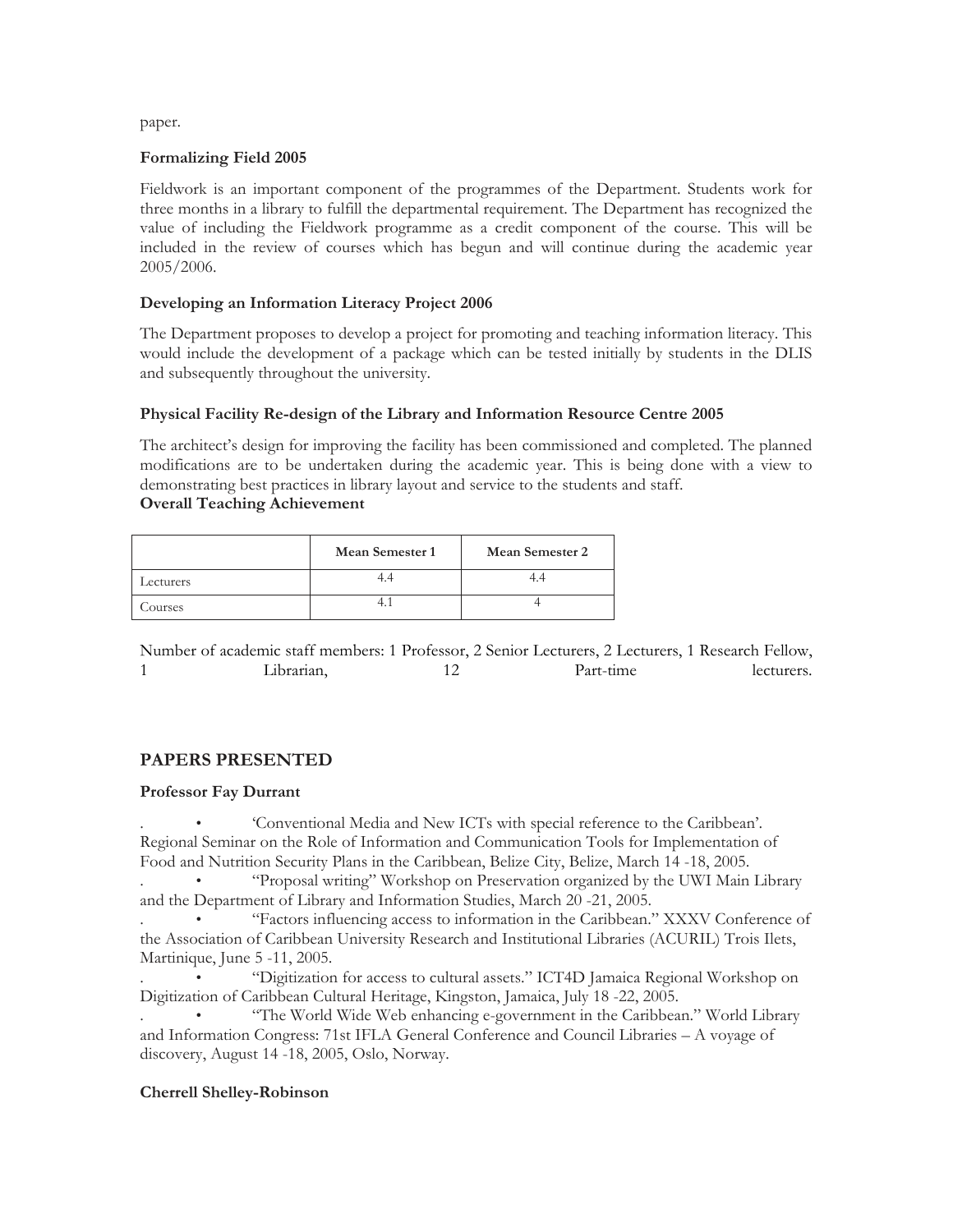. • "Finding a place in the Sun: Migration and the Search for Identity in Caribbean Literature for Young People." International Board for Books for Young People (IBBY) Conference, Cape Town, South Africa, September 4 -11, 2004.

. • "Islands in the Sun: Perspectives and Issues on Caribbean Literature for Children." Birmingham Library Theatre, Birmingham, England, November 4, 2004

. • "Indigenous Literature for Caribbean Children." Aspire College, Birmingham, England, November 5, 2004.

. • "Caribbean Children's Literature – Reading Myself." Independent Schools Annual Conference, Jamaica, April 19 22, 2005.

### **Ramnauth Sookraj**

. • "Using IT to enhance Faculty/Librarian collaboration," College Libraries Information Network (COLINET) Symposium, Mandeville, Manchester, February 2005.

. • "Multimedia training for Caribbean Librarians – cultural imperative." XXXV Conference of the Association of Caribbean University Research and Institutional Libraries (ACURIL) Trois Ilets, Martinique, June 5 -11, 2005.

. • "Preservation through Digitization," The Workshop on Preservation, organized by the UWI Main Library and the Department of Library and Information Studies, March 20 21, 2005.

### **Paulette Stewart**

• "The School, it's Value and Function within the School Community." Jamaica Library Service Symposium on School Librarianship. Kingston, Port Antonio, Black River and Montego Bay, February to March, 2005.

### **Andrea Robins**

• Poster Session on the Department of Library and Information Studies. XXXV Conference of the Association of Caribbean University Research and Institutional Libraries (ACURIL) Trios Ilets, Martinique, June 5 -11, 2005.

## **PUBLICATIONS**

### **Professor Fay Durrant**

\* Library Software Published In Renwick, Sharmin and Jaitree Kochlar eds. Electronic Information Resources in the Caribbean: Trends and Issues. Proceedings of the ACURIL XXXV Conference, Port of Spain, 2004 p. 29-34.

## **Refereed Journal**

### **Cherrell Shelley-Robinson**

\* "Finding a place in the sun: the immigrant experience in Caribbean Youth Literature." In: *Children and Libraries* 3 (1) 2005, 14 -20, 62.

### **Ownali Mohamedali**

\* Adapting to Changes: "DLIS Experience in the Caribbean." *Journal of Education for Library and Information Science* 45 (2) Spring 2004, 98 -110.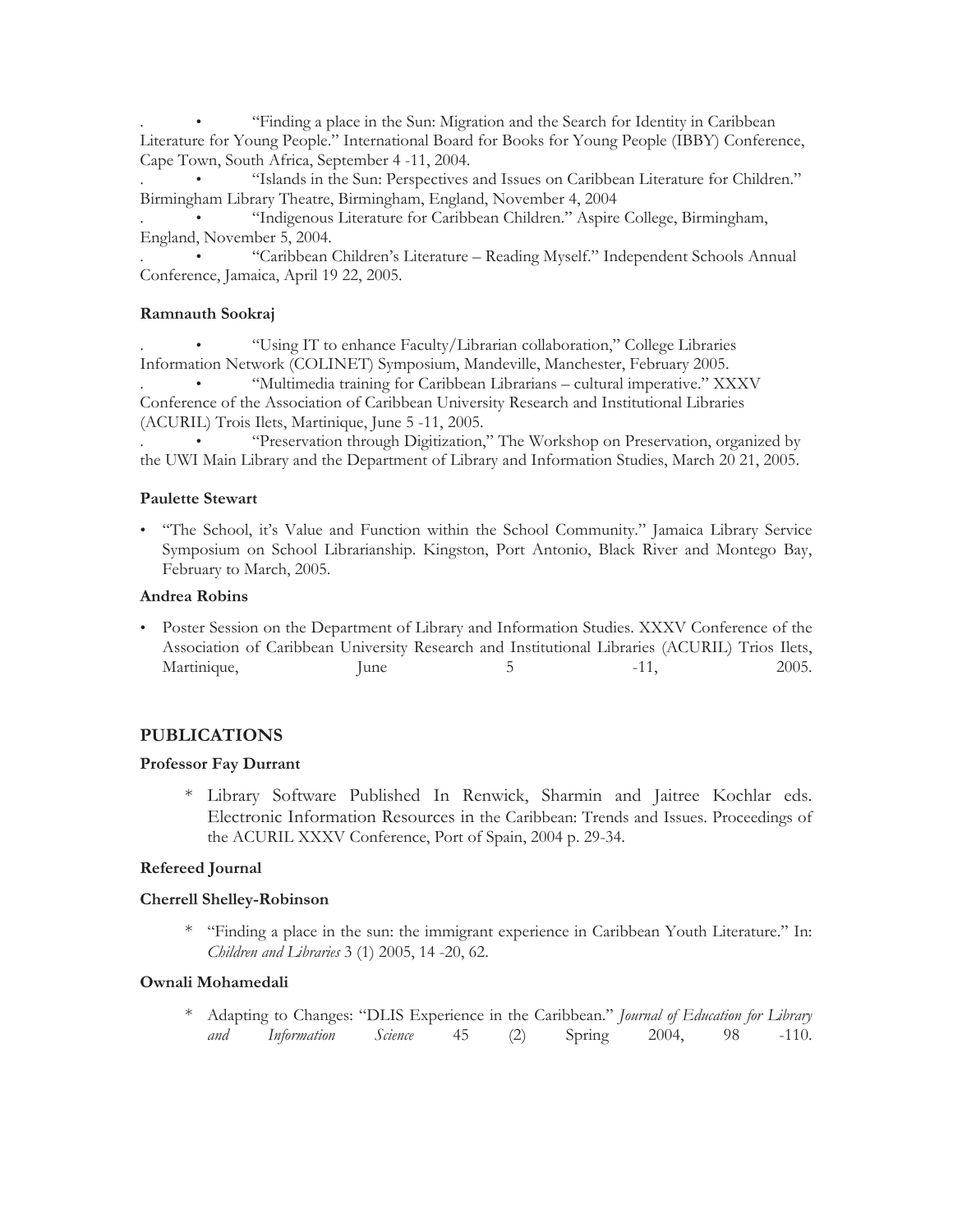## **INCOME GENERATION**

### **CIDA project on Access to Information and Records Management \$42,000 (Canadian)**

The project was implemented with the offering of two courses in Semester II which were taught by Canadian professors.

LS38A Records Management: principles and practice – The undergraduate course was taught over the Internet by two adjunct faculty Mr. John McDonald and Mrs. Carole Compton-Smith, who were identified by Prof. Wendy Duff of the University of Toronto. The course was offered using the **Intrafinity e-learning system**. Lessons were posted each week, and chat sessions facilitated discussion between the instructors and the students.

LS67C Electronic Records Management used a combination of videoconferencing and face to face techniques. The UWI students met in a virtual class with students from the University of Toronto and from the University of Michigan at Ann Arbor. In one session on Access to Information the Director of the Jamaican Access to Information Unit gave a presentation on the local situation to the combined class. This was considered to be very valuable.

## **PUBLIC SERVICE Professor Fay Durrant**

- .– President, Library and Information Association of Jamaica (LIAJA)
- .– Chair, Jamaica National Commission for UNESCO Information for All Committee
- .– Member, Jamaica's Preparatory Committee for the World Summit on the Information

Society

- .– Member, Jamaica Library Service Board of Management
- .– Member, National Library of Jamaica Board of Management
- .– Member, Jamaica Sustainable Development Network Board of Directors

### **Cherrell Shelley-Robinson**

- Member, International Association of School Librarianship
- .– Member, Institute of Jamaica Junior Centre Committee

## **CATEGORIES OF STUDENTS**

### **Undergradaute Degrees granted**

| Registration 2004/2005   |           |           |       |  |
|--------------------------|-----------|-----------|-------|--|
|                          | Full-time | Part-time | Total |  |
| BA (LIS) Majors          | 68        | 57        | 134   |  |
| BEd School Librarianship | 22        |           | 22    |  |
| <b>TOTAL</b>             |           |           | 156   |  |

### **Undergraduates**

### **BA Library Studies**

First Class 9 Upper Second 15 Lower Second 7 Pass 5 **TOTAL 36** 

## **BEd (School Librarianship)**